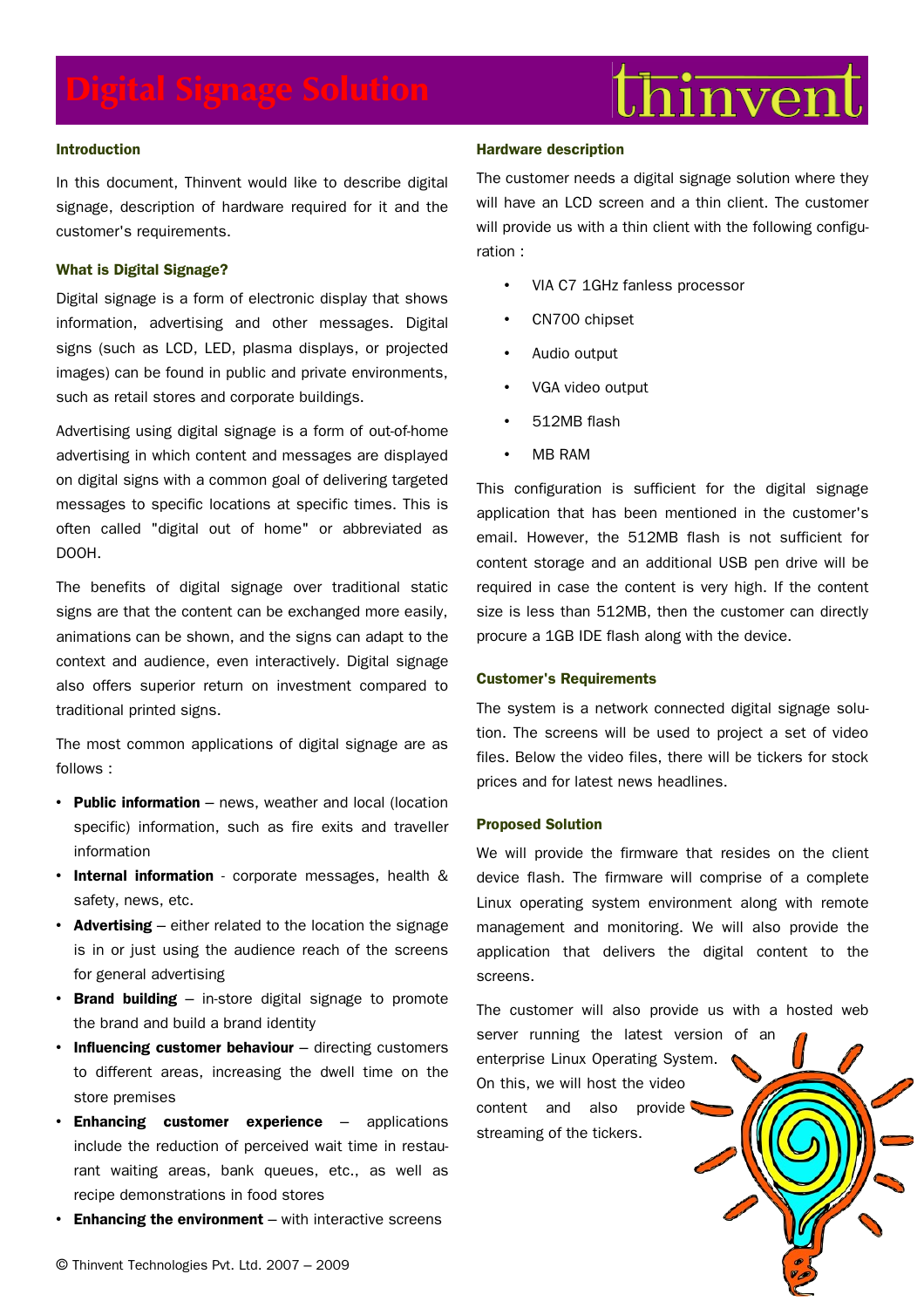# **Video Content**

The first step in the project is to display the video files. For this purpose, we will define a play list format and a video format. The customer needs to communicate to us, the resolution and bit-rate of video along with the encoding format that they wish to use. Thinvent recommends that the customer use MPEG-II video format. The video files should be sized to exactly the same resolution as the video frame that customer intends to use on the LCD screen.

On the other hand, if the source video is of lower quality such as a DTH broadcast, then we can take the source video of lower resolution and upscale it during playback. The bit rate should not exceed 2 Mbps. 2 Mbps MPEG-II is classified as DTH video quality and provides very high video quality.

MPEG-IV video can also be provided. To our understanding, 1 mbps MPEG-IV video will play without any glitches on the given hardware configuration. MPEG-IV video has the advantage that the bandwidth consumption while synchronising video files from the server to the digital displays will be low.

The method of working will be as follows:

- The customer will upload the video files as well as the play list on their web server in a designated directory.
- This directory will be password protected using the htpasswd mechanism.
- The digital signage clients located in various locations will connect over the Internet to this web server and download the play list.
- After downloading the play list, the clients will synchronise each video file onto their local disc.
- In case a video file available on the local disk is no longer mentioned in the play list, it will automatically be erased.
- Thus the clients will have a local copy of the same content as available on the web server.
- The clients will then play all the video files mentioned in the play list one after another, i.e. sequentially, without any break.
- After the last video file is played, the play list will loop and the video will again start playing from the first item in the play list.

### **Ticker Display**

The second part of the project involves the stock and video tickers. We have been to the BSE/NSE websites and realised that the tickers provided there are not available for public consumption. This means that we cannot pull the content of those tickers and render them on our digital signage screens. Therefore the customer will need to provide us with a source of the news and the stock price tickers.

- We will provide a small application that resides on the web server. This application will pull the stock quotes and the news headlines from the source given by the customer.
- This information will be converted to an open format such as RSS and XML. This content will be made available to the digital signage clients.
- The digital signage clients will periodically poll the web server for these stock quotes and news headlines. The downloaded stock quotes and news headlines will be tickered along the bottom of the screen.
- The tickers will be displayed in an aesthetically pleasing graphical format. For instance, red colour when a stock price is decreasing and green colour when a stock price is decreasing. There will be no support for graphics in the stock port and news headline tickers, apart from pre-defined graphics such as an up-arrow when a stock price increases and a down-arrow when a stock price decreases.

## **Remote Monitoring**

The third part of the project involves remote management and monitoring of the systems. Typically monitoring is performed by a central server which periodically, say, every 5 minutes, connects to each of the clients and polls various system parameters. These parameters include:

- Temperature of the processor
- Temperature of the mother board
- Processor utilisation
- Voltage values of various critical components
- Disk space used
- Network consumption